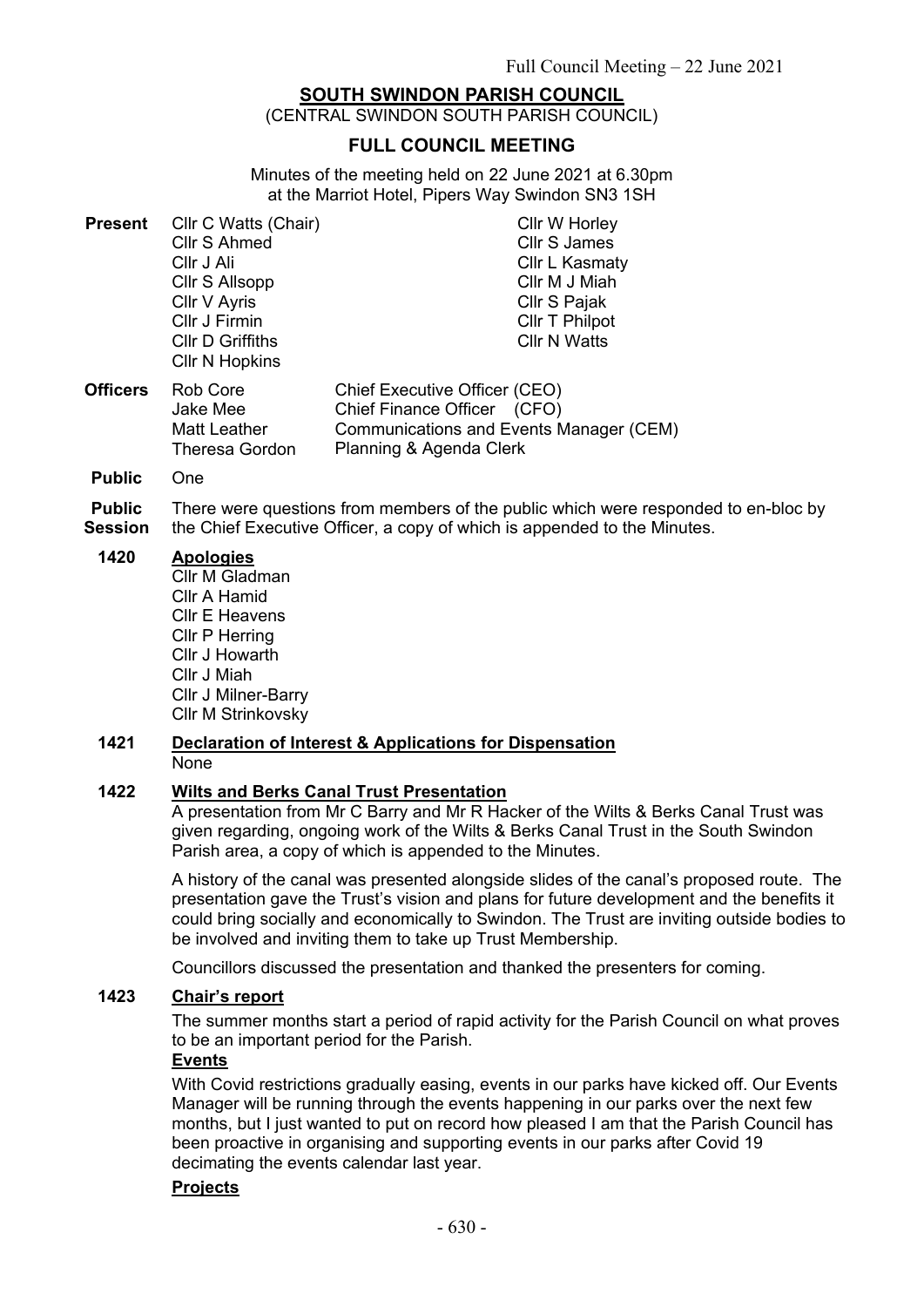## **South Swindon Green Trail**

The Parish Council has restarted work on the South Swindon Green Trail and in particular the section that runs from Nightingale Cottage to Broome Manor Lane. Work started along this stretch earlier this year and due to adverse weather conditions our contractor has only managed to get back on site last week to complete this work. Once the resurfacing and additional stoning up of this section of the trail is completed we will be ready to get this trail formally opened.

### **Town Gardens Quarry Road Light**

After more than 20 years of disrepair, the Parish Council has fixed the light over the Town Gardens Quarry Road gate. The light has been attached to this gate for the majority of its 120-year existence but sadly got into a state of disrepair under the previous owners of the site. This really is the cherry on top of our gate's refurbishment project, and I am delighted to see this light back on.

### **Cambria Bridge**

Work has started on the next phase of improvements at Cambria Bridge, after we refurbished the Play Area last year. In April we supported a local initiative to create an edible community garden in the area with fruit bushes planted that will eventually be available for local residents to pick. Work has also now started to resolve the cracked surface in the Skate Park at Cambria Bridge as a result of tree roots. New raised beds and retarmacking is being completed to try to improvement the surface.

### **Canal Walk Edible Garden**

Following the success of the edible garden at Cambria Bridge a second community garden was established on the canal path near to Kingshill Road. This community garden is growing beans and courgettes and has been met with huge positivity from the local community, with residents even helping out with watering the vegetable patch. I want to go on record to thank local resident Jess Hallsall and the Chair of our In Bloom Working Party, Linda Kasmaty, for their hard work in getting these community projects off the ground. It is fantastic that we have been able to work with residents to do these community projects.

#### **Shaftesbury Lake**

The Parish Council has continued with its commitment to improve the Shaftesbury Lake area. In April we installed a new noticeboard for the area that was made by the Parish Council's maintenance officers. This was followed by a new wildlife ladder that was again built by the maintenance officers to help ducklings, goslings and cygnets who fell into the weir.

#### **Rewilding**

Since the Spring, the Parish Council has been pursuing the rewilding of 10 areas inside the Parish. Benefits to rewilding more areas of the UK include improving biodiversity and wildlife, fighting climate change (drawing down more carbon from the atmosphere) and improving our health and wellbeing with more colourful wildflowers added to our communities.

The Parish Council established the bee sign as our rewilding project logo, with logo installed on to posts in the ground in all the rewilded areas.

After a consultation with residents last year on possible areas for rewilding, the Parish Council designated 10 spaces in the South Swindon Parish for rewilding and have only done a limited number of cuts to these spaces.

We have already started to see signs of wildflowers blooming as a result of this exercise and at the end of this year we will review the results of our rewilding exercise, see how successful they have been and if they are welcomed by residents living near to them.

#### **Allotments**

The Parish Council has made huge investments in our allotment sites recently, which together with one of the cheapest charges for allotment holders who lived inside our parish, shows we deliver amazing value for money for allotment plot holders.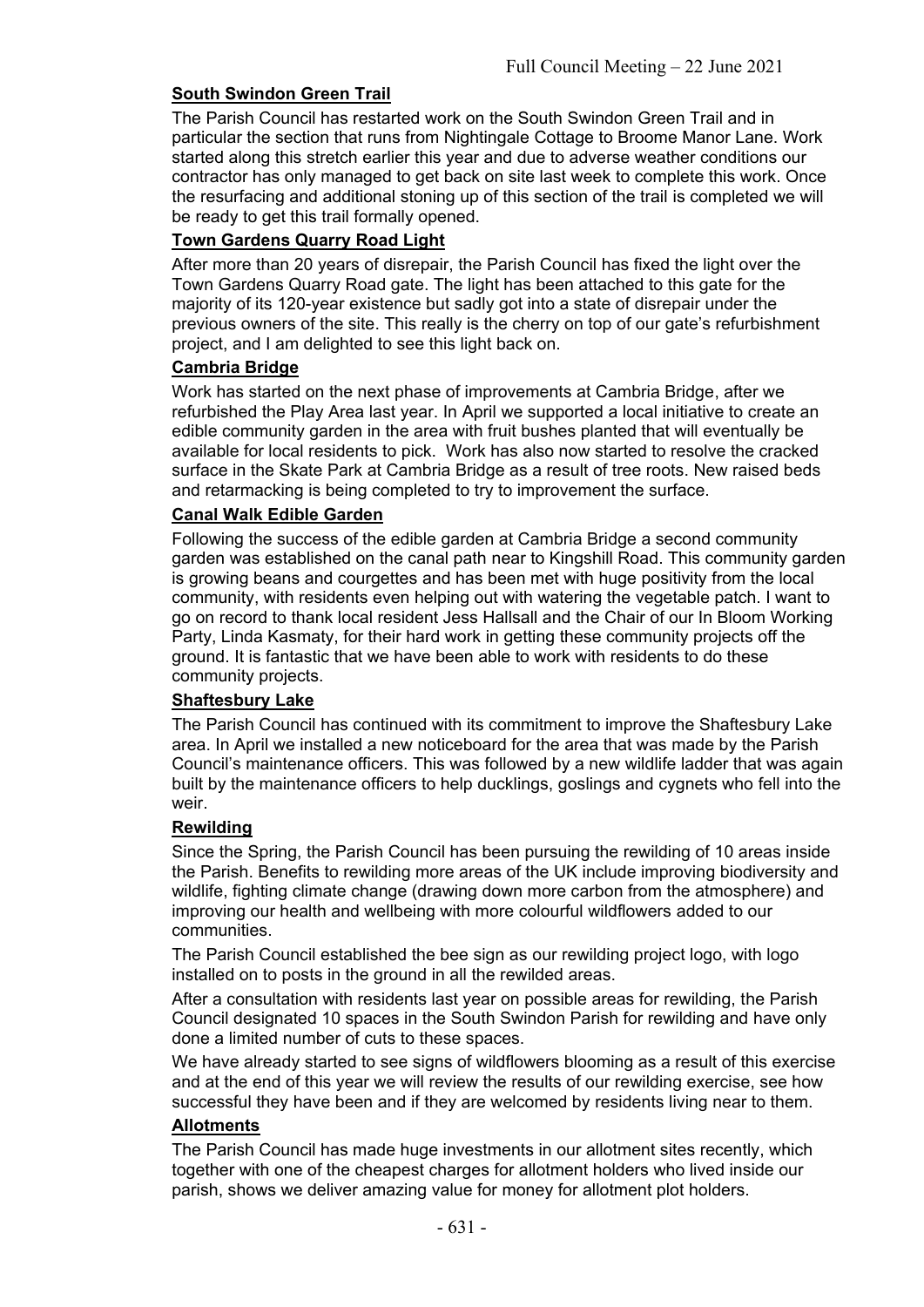Investment in our allotment sites continues at a pace. The Parish Council has just completed work to erect a metal fence around the car park of Shrivenham Road Allotments to prevent fly-tipping and anti-social behaviour. And attention has now turned to the small Broome Manor Allotment site with work to improve its allotment track starting later this week. This follows track improvements to most of our allotment sites.

I would like to end this Chair's report noting the sad leaving of our Allotments Officer, Patrick Victory, who has decided to retire after two years working for the Parish Council. Patrick has done a fantastic job overseeing a transformation of our allotment sites, offering a responsive service to our plot holders. The fact our allotments have a huge waiting list is testament to the great service Patrick has been delivering on behalf of the Parish Council and I am sure all Parish Councillors would like to extend our thanks to him for his great work.

## **1424 Minutes of Annual Council Meeting**

**RESOLVED** that the minutes of the Annual Council Meeting held on the 25<sup>th</sup> May 2021 be approved as a true record.

### **1425 Minutes of the Extraordinary Planning Meeting**

**RESOLVED** that the minutes of the Planning Meeting held on the 26<sup>th</sup> May 2021 be approved as a correct record.

## **1426 Emergency Delegated Decisions**

The Chief Executive Officer submitted a report regarding emergency delegated decisions, a copy of which appears as appendix A in the Minute Book.

The CEO submitted a grant application which had been previously agreed by the Grants Working Party and which would normally be put in front of a Committee for approval, however as the application was time sensitive the CEO used delegated powers agreed at the Annual Council meeting on 25<sup>th</sup> May 2021 to pass the application for release of payment.

## **NOTED**

## **1427 Payment Schedule May 2021**

The Chief Finance Officer submitted the Payment Schedule for May 2021, a copy of which appears as Appendix B in the Minute book.

**RESOLVED** that the Payment Schedule for May 2021, totalling £149,950.95 be approved.

### **1428 Internal Audit 2020/21 – Final**

The Chief Finance Officer submitted the 202/21 Final Annual Audit report, a copy of which appears as Appendix C in the Minute book.

The CFO said that all recommendations given in the last report had been acted upon and resolved with no issues found.

Thanks were given to officers for all their work.

## **NOTED**

## **1429 Year End 2020/21 – Annual Governance Statement**

The Chief Finance Officer submitted the 202/21 Annual Governance Statement, a copy of which appears as Appendix D in the Minute book.

The Parish Council approved Yes responses to assertions 1-8 individually and a Not Applicable response to assertion 9.

**RESOLVED** that the 2020/1 Year End Annual Governance Statement be approved.

## **1430 Year End 2020/21 – Accounting Statements**

The Chief Finance Officer submitted the Year End Accounts and the Accounting Statement for 2020/21, a copy of which appears as Appendix E in the Minute book.

**RESOLVED** that the 2020/21 Accounting Statements be approved.